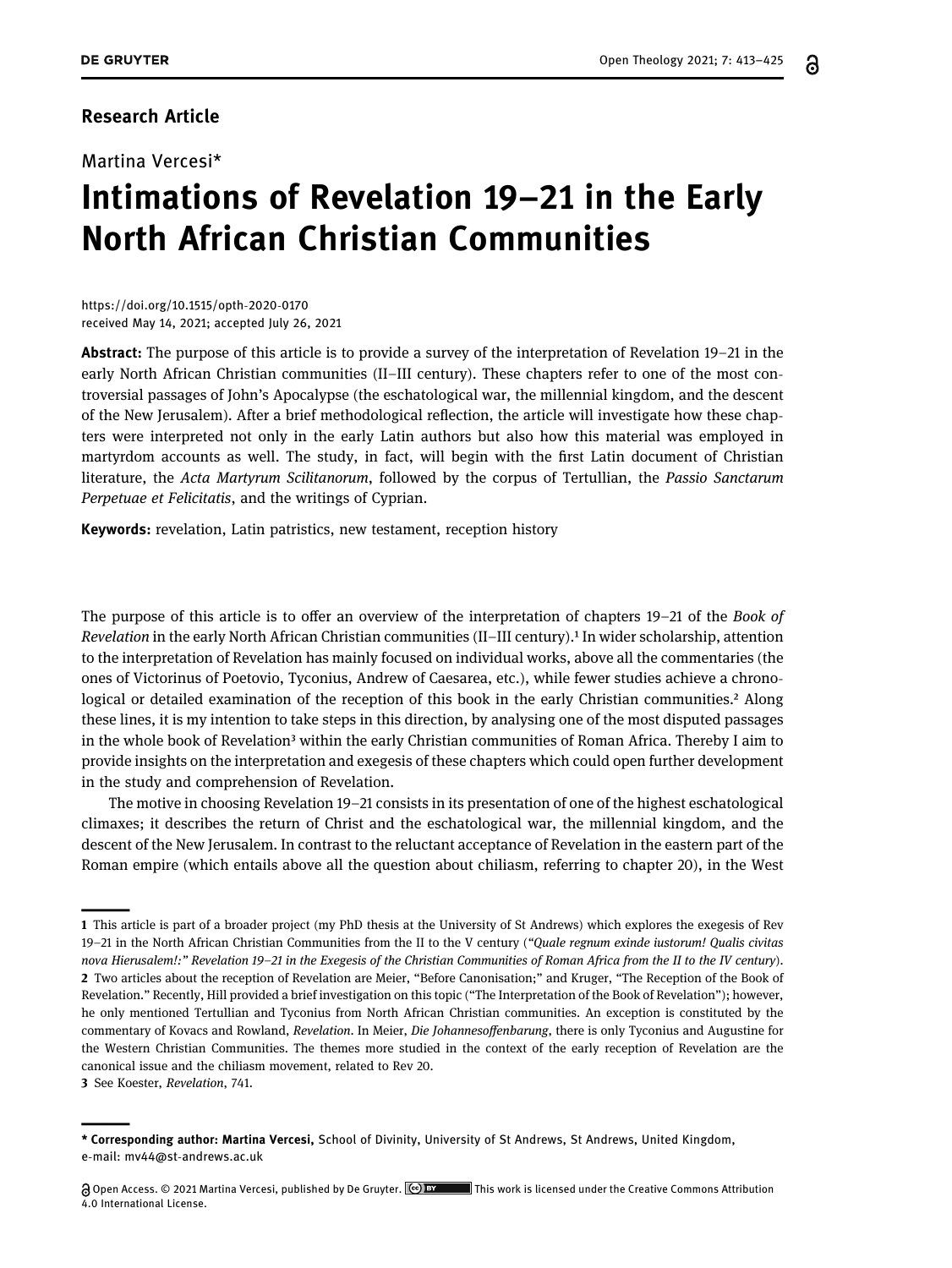Revelation played a significant role in the exegesis of many Latin authors.<sup>4</sup> In this perspective, this article aims to investigate how the first Christian communities of Roman Africa understood chapters 19–21 of John's Apocalypse and their proposed exegesis.<sup>5</sup>

Before entering the core analytical section, a methodological excursus is necessary; in this study, not only exact quotations of Rev 19–21 will be considered, but also allusions that could be useful for understanding the impact of these chapters in the North African tradition. This is particularly important if one considers the "nature" of the book of Revelation itself. As Bauckham stresses, "it should be clear that the images of Revelation are symbols with evocative power inviting imaginative participation in the book's symbolic world […] the astonishingly meticulous composition of the book creates a complex network of literary cross-references, parallels, contrasts, which inform the meaning of the parts and the whole."

The first document to take into account is a martyrdom record which is extremely significant, given that it is the first evidence of the Latin Christian tradition. The Acta martyrum Scilitanorum<sup>8</sup> reports the trial that involved the Roman proconsul Vigellius Saturninus and a group of Christians,<sup>9</sup> which took place in Carthage on 17 July 180. In a brief dialogue, Saturninus tries to persuade the Christians to return to the Roman bona mens,<sup>10</sup> however, they bluntly refuse, professing the nomen Christianorum. In the final lines, the sentence of death is announced.

From the outset, the reader notes the contrast between Saturninus and Speratus (the spokesman of the martyrs), which draws attention to the act through which the Christians should provide evidence that they have returned to the *mos maiorum*: the oath to the Roman emperor.<sup>11</sup> The proconsul expresses the request with the following words: "If you begin to malign our sacred rites, I will not listen to you. But swear rather by the genius of our lord the emperor."<sup>12</sup> Speratus's reply, nevertheless, does not imply any repentance; on the contrary, it belies a strong contrast: "I do not recognize the imperial authority of this world. […] for I recognize my lord, the king of kings and the emperor of all nations."<sup>13</sup>

<span id="page-1-0"></span><sup>4</sup> "The book would ultimately find a permanent place at the end of the New Testament canon, despite being temporarily eclipsed in some parts of the east because of doubts about authorship and eschatology that would first be raised in the third century" (Hill, "The Interpretation of the Book of Revelation," 748). See also [Kruger](#page-11-0), "The Reception of the Book of Revelation," 167–71. From the III century, in the Western communities a commentary tradition starts developing; on the contrary, for the Eastern communities, we must wait the VI century, with the commentary of Oecumenius.

<span id="page-1-1"></span><sup>5</sup> The Latin text found in the documents analysed will be compared to the Greek one to outline differences and similarities. At this stage, there is no unified Latin translation of the Bible. Tertullian seems to translate from the Greek, whereas Cyprian is the first Latin author who provided evidence of a Latin translation. It should also be noted that the "All surviving Latin New Testament books appear to derive from a single original translation, probably made in Africa at the beginning of the third century" ([Houghton](#page-11-2), The Latin New Testament, 4). For an introduction see ibid., 4–18.

<span id="page-1-2"></span><sup>6</sup> Critics discussed how to classify patristic citations (see for example [Osburn,](#page-12-1) "Methodology"). Here, I will adopt the following criteria: the term "citations" will apply to those cases in which the authors are quoting the text of Revelation (there could be an exact quotation or part of it), while "allusions" will apply in all the other cases, without further classifications. 7 [Bauckham,](#page-10-0) The Theology, 18.

<span id="page-1-4"></span><span id="page-1-3"></span><sup>8</sup> A brief introduction of this document is found in [Musurillo](#page-12-2), Acts, 22-3. For a more detailed study see [Ruggiero](#page-12-3), "Atti dei martiri Scilitani," 43-54. A recent introduction in [Rebillard](#page-12-4), Greek and Latin Narratives 351-3, who also raised doubts about the early dating in The Early Martyr Narratives, 23–4.

<span id="page-1-5"></span><sup>9</sup> The problem of the number of the martyrs in this document has not yet been resolved. See [Karpp](#page-11-3), "Die Zahl der Schilitanischen Märtyrer," 165–72; and [Moss](#page-12-5), The Other Christs, 129.

<span id="page-1-6"></span><sup>10</sup> "Potestis indulgentiam domini nostri imperatoris promereri, si ad bonam mentem redeatis" (1). I follow the text provided by Bastiansen, Atti e passioni.

<span id="page-1-7"></span><sup>11</sup> See [Rossi](#page-12-6), "Mysterium simplicitatis," 237; and [Ruggiero](#page-12-3), "Atti dei martiri Scilitani," 96.

<span id="page-1-8"></span><sup>12</sup> "Initianti tibi mala de sacris nostris aures non praebebo; sed potius iura per genium domini nostri imperatoris" ([Bastiaensen](#page-10-1), Atti e passioni, 5). Translation by [Rebillard](#page-12-4), Greek and Latin Narratives.

<span id="page-1-9"></span><sup>13</sup> "Ego imperium huius seculi non cognosco; […] quia cognosco dominum meum, regem regum et imperatorem omnium gentium" ([Bastiaensen](#page-10-1), Atti e passioni, 6). As already suggested, I follow here the text of Bastiaensen who adopted the one of J. Armitage Robinson, The Acts of the Scillitan Martyrs, Cambridge 1891, the most important edition of this text. However, [Ruggiero](#page-12-3) reports a different text: "quia cognosco domnum meum et imperatorem regum omnium gentium." The reason of the difference is that [Ruggiero](#page-12-3) strictly follows manuscript A which he considers the best manuscript ([Ruggiero,](#page-12-3) "Atti dei martiri scilitani," 69).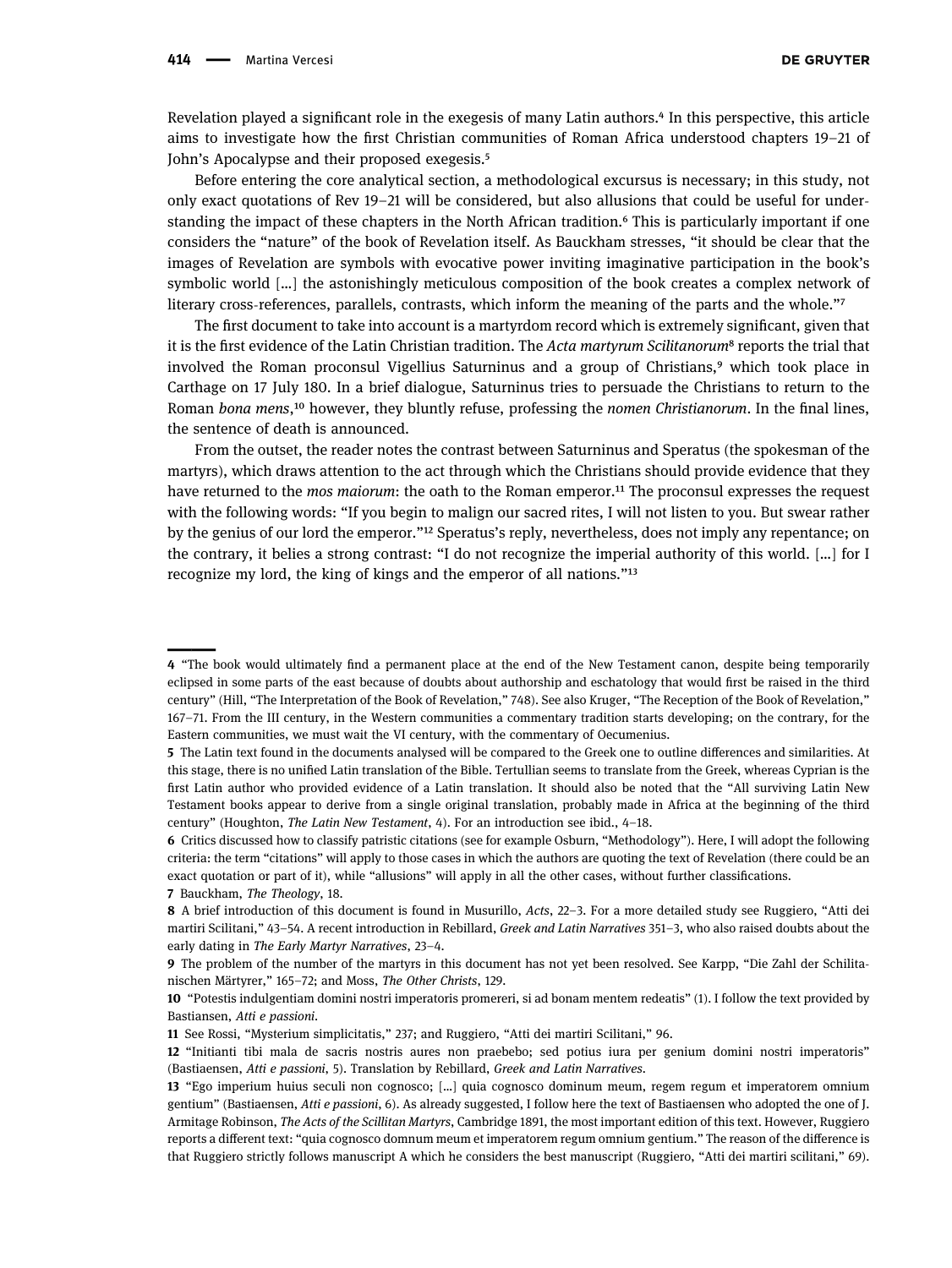Although the same title "emperor" (imperator) occurs, there is no doubt that the two men are referring to two distinct authorities; in the case of Vigellius, the reference is to the Roman emperor, whereas Speratus refers to God.<sup>14</sup> Besides, in Speratus' answer, a reference to Rev 19:16 could be revealed. The last phrase, "the king of kings and the emperor of all nations" (regem regum et imperatorem omnium gentium), in fact, is a probable allusion to the description of Jesus found in Revelation 19:16: "King of Kings and Lord of Lords."<sup>15</sup> The first part is identical, while the second presents the same structure, that is, a title followed by a genitive. If an allusion to Revelation could be identified here,<sup>16</sup> one can hypothesise that the redactor of the text of the Acta knew the text of Revelation and chose the term imperatorem to stress the contrast between the Roman Emperor and the "real" one. Moreover, assuming an allusion to Rev 19:16, imperatorem would not refer generally to the Christian authority, but it would imply a specific role.

In this regard, Gregory Beale's "The Origin of the Title 'King of Kings and Lord of Lords' in Revelation 17.14" points out that the closest expression of "King of Kings and Lord of Lords" (Bασιλεὺς βασιλέων καὶ κύριος κυρίων) found in the Old Testament is Dan 4:37 LXX ("He is the God of Gods and the Lord of Lords and the King of the Kings"<sup>17</sup>), claiming that:

The Christological title of Rev 17:14 has its origin in the divine title of Dan 4.37 (LXX). By the application of this title to Christ, the author may view God's sovereign humbling of the King of Babylon in Dan 4 as a typological prophecy of Christ's sovereign defeat of the end-time foe who is closely associated with eschatological Babylon. No doubt, the use of this divine title from Daniel is merely another way in which the author of Revelation expresses the absolute deity and kingship of the messianic Lamb.<sup>18</sup>

If one looks at the occurrences in Revelation of this phrase, it can be noted that this title is present in two significant contexts; the first one (17:14) is the anticipation of the victory of the Lamb over the kings of the earth, while the second one (19:16) is found in the description of the eschatological Christ prepared for the final battle. If we do recognise an allusion to Revelation here, Speratus's statement not only points to what was considered by Christians to be the ultimate authority, but it also marked the fact that this authority remained under the assumption that Jesus was approaching the final battle, which manifested the final cosmic overturning at the end of the days.

The Acta briefly analysed shows an allusion to Rev 19:16, highlighting the author's prospective aim to contrapose the Roman empire and the realm of God, which is accessible through the sacrifice of martyrdom, as in the last words of this text which said: "Today we are martyrs in heaven."<sup>19</sup> These words recall one of the first treatises of Tertullian, Ad Martyras, in which the author talks about the heavenly rewards accomplished through the act of martyrdom: "You are about to pass through a noble struggle, in which the living God acts the part of superintendent, in which the Holy spirit is your trainer, in which the prize is an eternal crown of angelic essence, citizenship in the heavens, glory everlasting."<sup>20</sup> Tertullian is conveniently, the

<span id="page-2-0"></span><sup>14</sup> As [Rossi](#page-12-6) stresses: "I due attribuiscono un significato apertamente ed irriducibilmente antinomico all'imperatorem nostrum, ma sono entrambi perfettamente coscienti di cosa esso significhi per l'altro." ("Mysterium simplicitatis," 241). See also [Frend:](#page-11-4) "Ego imperium. gentium. There was no compromise here. Moreover, the reward for rejecting the 'mos Romanorum' was immediate entry into Paradise. 'Hodie martyres in caelis sumus'. This was to be the rallying-cry of African Christians against the Imperial authorities for the next two centuries." (Martyrdom and Persecution, 314).

<span id="page-2-1"></span><sup>15 &</sup>quot;Βασιλεὺς βασιλέων καὶ κύριος κυρίων" (NA<sup>28</sup>). The same expression recurs in Rev 17:14 with a different order: "κύριος κυρίων ἐστὶν καὶ βασιλεὺς βασιλέων." This formula is also present in 1 Tim 6:15.

<span id="page-2-2"></span><sup>16</sup> See [Bastiaensen](#page-10-1): "Se il testo di Robinson è corretto, si tratta di una nuova citazione da san Paolo, che precede immediatamente quella sul Dio invisibile. elementi della citazione sono ricavati anche dal testo dell'Apocalisse: si tratta di formule di frequente impiego nel conflitto con lo stato romano." (Atti e passioni, 408). [Ruggiero](#page-12-3) notes an echo from Revelation in this passage too ("Atti dei martiri scilitani," 104).

<span id="page-2-3"></span><sup>17</sup> "ὅτι αὐτός ἐστι θεὸς τῶν θεῶν καὶ κύριος τῶν κυρίων καὶ βασιλεὺς τῶν βασιλέων" (Rahlfs, 2006).

<span id="page-2-4"></span><sup>18</sup> [Beale](#page-10-2), "The Origin of the Title," 619.

<span id="page-2-5"></span><sup>19</sup> Act. Scill. 15. Translation by Rebillard, Greek and Latin Narratives.

<span id="page-2-6"></span><sup>20</sup> Translation by ANF. Other occurrences of the same idea are found in De anima 55, Apologeticum 50,13, De carnis resurrectione 40, Ad Scapulam 1. A brief reflection on this theme is offered by [Daniélou,](#page-11-5) Les origines, 314–5. On the theology of martyrdom in Tertullian see the study of [Bähnk](#page-10-3), Von der Notwendigkeit.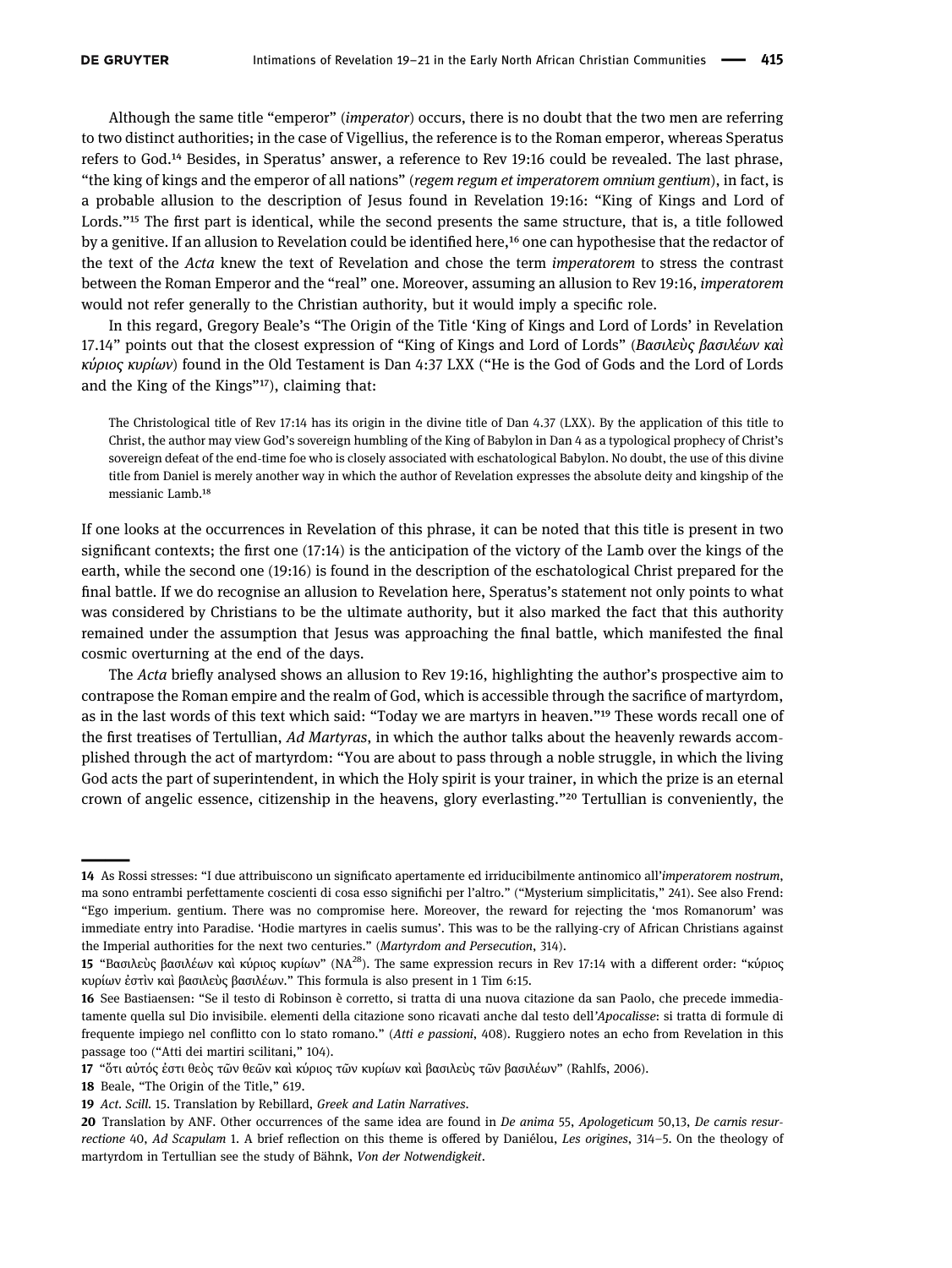next author under investigation. Two aspects of his theology need to be mentioned before looking at the occurrences of Revelation 19–21 within his corpus.<sup>21</sup> The first one, which Pelikan has already stressed, is the huge impact of eschatological thought in Tertullian's corpus;<sup>22</sup> this author shares the eschatological hope of the second coming of Christ and expresses the conviction that the end of time was imminent.<sup>23</sup> In addition, the eschatological dimension of Tertullian's thought is also related to two influences: millenarianism<sup>24</sup> and the so-called "New Prophecy."<sup>25</sup>

The weight of these traditions is still discussed in the scholarly debate, and regarding the influence of Montanism it became customary to classify the works of this author as "pre-" and "post-Montanist" according to the date of his conversion  $(207/208)$ ,<sup>26</sup> which seems though too rigid for an analysis about the reception of Scripture (Revelation in this case); the eschatological motif, in fact, is present since the beginning of Tertullian's literary production. Furthermore, the influence of millenarianism can be attributed to Revelation; the description of the millennium and the reign of the saints stem from there as the analysis of the passages will show.<sup>27</sup>

The belief in God's kingdom, which will be fully manifested at the end of days, is mentioned in two passages. In the last chapter of De spectaculis, written between 197 and 202,<sup>28</sup> Tertullian narrates the overturning of human fate. While Romans enjoy the shows which are forbidden for Christians while on the earth, Christians themselves will enjoy the real spectacle when the kingdom of God will come. The description combines elements taken from Revelation  $19-21$ :<sup>29</sup> the resurrection of saints (20:4.6), and the New Jerusalem coming from heaven (21:2.10).

But what a spectacle is already at hand – the return of the Lord, now no object of doubt, now exalted, now triumphant! What exultation will that be of the angels, what glory that of the saints as they rise again! What the reign of the righteous thereafter! What a city, the New Jerusalem!<sup>30</sup>

Some years later, in the third book of the treatise Adversus Marcionem,<sup>31</sup> Tertullian talks again about the kingdom promised by God:

<span id="page-3-0"></span><sup>21</sup> In regard to Tertullian's references to the whole book of Revelation [Meiser](#page-12-7) writes: "In the works of Tertullian, the book of Revelation is a reliable source for ethics and anti-heretic polemics and the major source for eschatology; in a creative manner, he alludes to Revelation in order to describe the state of Christianity in his days." ("Before Canonisation," 141).

<span id="page-3-1"></span><sup>22</sup> "Eschatology occupies a prominent place in many of Tertullian's writings." ([Pelikan,](#page-12-8) "The Eschatology," 109). Reflections on the eschatology of Tertullian are found in [Osborn,](#page-12-9) Tertullian, 214–24; [Fernández,](#page-11-6) "La Escatología" 307–98. A recent update on scholarly opinions is offered by [Wilhite,](#page-12-10) "Tertullian on the Afterlife," 492–5.

<span id="page-3-2"></span><sup>23</sup> See [Daley,](#page-11-7) The Hope, 34. It must also be noted that scholars have emphasised the presence of some tensions: "For his eschatology would then appear as an attempt to hold in proper tension the immanence of that kingdom which was here already and that kingdom which was to come." This is the conclusion of [Pelikan,](#page-12-8) "The Eschatology," 119. Some passages in which [Tertullian](#page-12-11) expresses the conviction of the imminent end are: Apologeticum 32, De cultu feminarum 2,6, De exortatione castitatis 6,1–2, De monogamia 7,4 and 16,4–5, De oratione 5,4, Adversus Hermogenem 11, Adversus Marcionem III, 24,3, De spectaculis 30. 24 On Tertullian and the millenarian movement see: [Dattrino](#page-11-8), "Tertulliano e il millenarismo;" [Tibiletti](#page-12-12), "Inizi del millenarismo;" [Delrio](#page-11-9), "Il millenarimo;" [Leal](#page-11-10), La Antropología de Tertuliano.

<span id="page-3-4"></span><span id="page-3-3"></span><sup>25</sup> See discussion in [Trevett,](#page-12-13) Montanism, especially 66–76; [Osborn](#page-12-9), Tertullian, 209–13; [Rankin,](#page-12-14) Tertullian and the Church, 41–51; [Berruto](#page-10-4) "Millenarismo;" [Micaelli,](#page-12-15) Tertulliano.

<span id="page-3-5"></span><sup>26</sup> Recent examples are the study of [Tabbernee](#page-12-16), "The World to Come;" and [Laato](#page-11-11) "The New Jerusalem."

<span id="page-3-6"></span><sup>27</sup> Tabbernee observes: "In either case, the main source of Tertullian's chiliasm must be Rev 20:1–15, Whether or not Montanus et al. were also chiliasts and whether their logia influenced Tertullian on the issue of a millennial reign on earth before the end of the world remains an open question" ("The World to Come," 267).

<span id="page-3-7"></span><sup>28</sup> [Turcan,](#page-12-17) Les spectacles, 41–2.

<span id="page-3-8"></span><sup>29</sup> See the observations of [Delrio](#page-11-9) who stressed the importance of Tertullian's use of Revelation as a source for the millenarian ideas ("Il millenarismo," 372).

<span id="page-3-9"></span><sup>30</sup> "Quale autem spectaculum in proximo est aduentus domini iam indubitati, iam superbi, iam triumphantis! quae illa exultatio angelorum, quae gloria resurgentium sanctorum! quale regnum exinde iustorum! qualis ciuitas noua hierusalem!" (CCSL, 1 [Dekkers, 1954]). Translation by [Glover and Rendal](#page-12-11), Tertullian.

<span id="page-3-10"></span><sup>31</sup> Written between 207 and 210 ([Moreschini,](#page-12-18) Opere dottrinali, 20).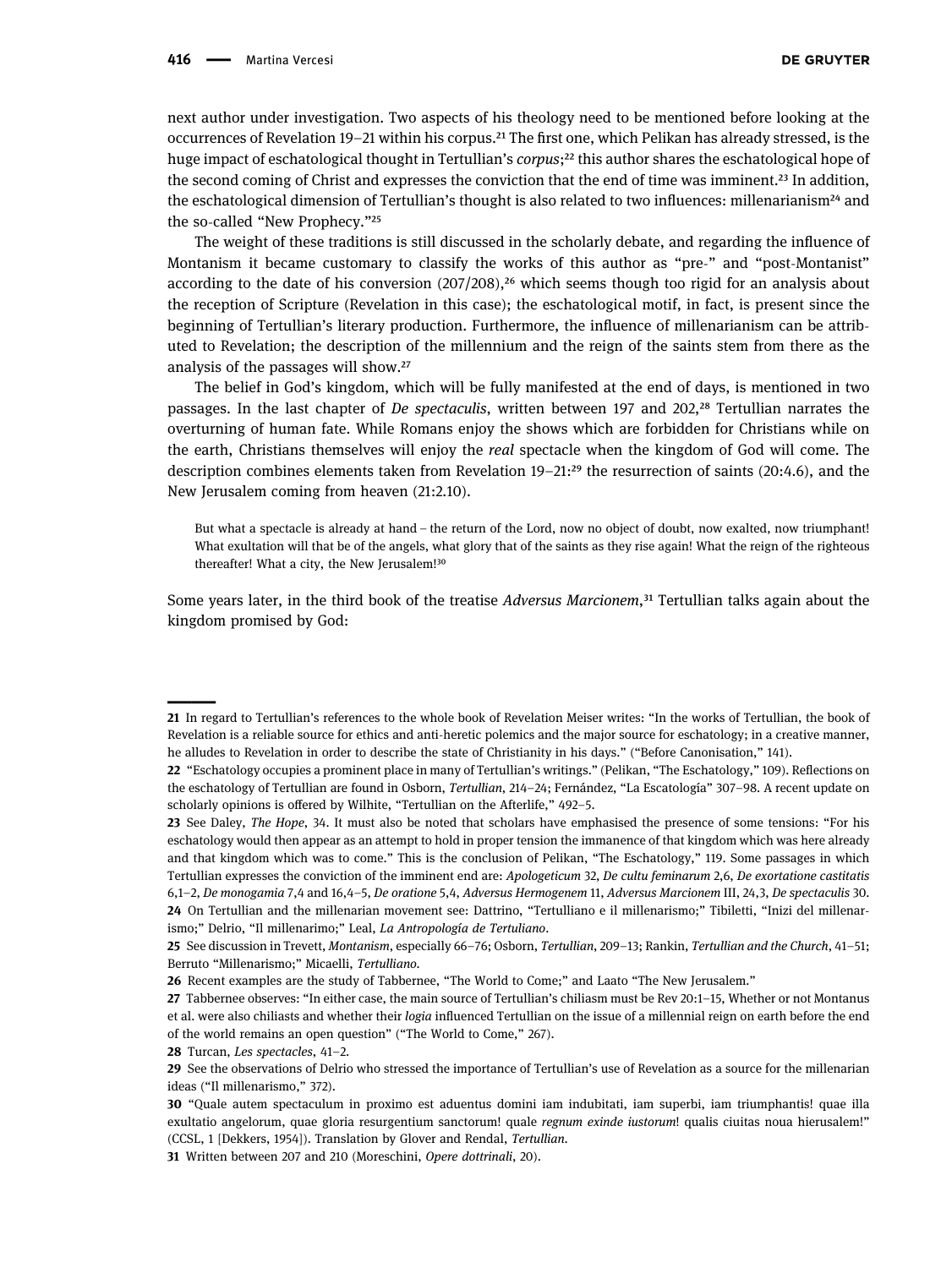But we do confess that a kingdom is promised to us upon the earth, although before heaven, only in another state of existence; inasmuch as it will be after the resurrection for a thousand years in the divinely-built city of Jerusalem, let down from heaven, which the apostle also calls our mother from above; and, while declaring that our politeuma, or citizenship, is in heaven, he predicates of it that it is really a city in heaven. This both Ezekiel had knowledge of and the Apostle John beheld. And the word of the new prophecy which is a part of our belief, attests how it foretold that there would be for a sign a picture of this very city exhibited.<sup>32</sup>

Furthermore, it is worth outlining that in the passage of Adv. Marc. Tertullian quotes his sources, mentioning Revelation. In my opinion, both passages recall the series of events of Revelation and express the eschatological end awaited by Christians.<sup>33</sup>

Another significant interesting passage is found in the treatise De carnis resurrectione, dated to the years  $211-213$ , $34$  In chapter 25, the author refers explicitly to Revelation with the expression "In the Revelation of John":

In the Revelation of John, again, the order of these times is spread out to view, which the souls of the martyrs are taught to wait for beneath the altar, whilst they earnestly pray to be avenged and judged: (taught, I say, to wait), in order that the world may first drink to the dregs the plagues that await it out of the vials of the angels, and that the city of fornication may receive from the ten kings its deserved doom, and that the beast Antichrist with his false prophet may wage war on the Church of God; and that, after the casting of the devil into the bottomless pit for a while, $35$  the blessed prerogative of the first resurrection may be ordained from the thrones; and then again, after the consignment of him to the fire, that the judgment of the final and universal resurrection may be determined out of the books.<sup>36</sup>

Numerous are the passages from Revelation alluded to in this brief section: the souls of the martyrs under the altar asking for God's revenge (6:9–11), the reference to the plagues (15:7; 16:1; 17:1), Babylon destined to perish (17:12), the beast with the antichrist which moves war against the church (19:19–20), the devil put into the pit before the first resurrection  $(20:2-5)$ ,<sup>37</sup> and, lastly, the final judgment  $(20:9.14)$ . Tertullian amalgamates various passages from Revelation; the future resurrection of the body claimed in this treatise finds the scriptural reference precisely in John's Apocalypse, which provides the author the series of events that, from the martyrs' request for revenge, culminates to the first resurrection and the final judgment.<sup>38</sup>

The last passage worth mentioning is taken from *Scorpiace*,<sup>39</sup> a reflection on martyrdom, where Tertullian again mixes elements derived from Revelation:

<span id="page-4-0"></span><sup>32</sup> "Nam et confitemur in terra nobis regnum promissum, sed ante caelum, sed alio statu, utpote post resurrectionem in mille annos in ciuitate diuini operis hierusalem caelo delatum, quam et apostolus matrem nostram sursum designat. Et politeuma nostrum, id est municipatum, in caelis esse pronuntians, alicui utique caelesti ciuitati eum deputat. Hanc et Ezechiel novit, et apostolus Ioannes vidit, et qui apud fidem nostram est novae prophetiae sermo testatur, ut etiam effigiem civitatis ante repraesentationem eius conspectui futuram in signo praedicarit" (CCSL, 1 [Kroymann, 1954]). Translation by ANF. I have proposed a more detailed analysis of these passages in "Tracking the New Jerusalem in North African Christianity From the Origin to the End of the IV Century" (article under submission).

<span id="page-4-2"></span><span id="page-4-1"></span><sup>33</sup> On the reception of the New Jerusalem in Tertullian: [Mazzucco](#page-12-19), "La Gerusalemme celeste;" and [Laato](#page-11-11), "The New Jerusalem." 34 On the date see [Podolak](#page-12-20) who suggests the years 211–213 (Introduzione, 60).

<span id="page-4-3"></span><sup>35</sup> This concept is also present in Adversus Hermogenem 11,3, where there is also the reference to Rev 20:11, but it is a moot point whether these occurrences came from Tertullian himself, or he found them in the treatise of Theophilus of Antioch. See [Delrio](#page-11-9), "Il millenarismo," 378, footnote 45.

<span id="page-4-4"></span><sup>36</sup> "Ordo temporum sternitur, quem martyrum quoque animae sub altari ultionem et iudicium flagitantes sustinere didicerunt, ut prius et orbis de pateris angelorum plagas suas ebibat, et prostituta illa ciuitas a decem regibus dignos exitus referat, et bestia antichristus cum suo pseudopropheta certamen ecclesiae inferat, atque ita diabolo in abyssum interim relegato primae resurrectionis praerogatiua de soliis ordinetur, dehinc et igni dato uniuersalis resurrectionis censura de libris iudicetur" (CCSL, 2 [Borleffs, 1954]).

<span id="page-4-5"></span><sup>37</sup> The first resurrection is also mentioned in De monogamia 10,4.

<span id="page-4-6"></span><sup>38</sup> See the observations of [Delrio,](#page-11-9) "Il millenarismo," 389.

<span id="page-4-7"></span><sup>39</sup> [Barnes](#page-10-5) dates it to the years 203–204 ("Tertullian's Scorpiace").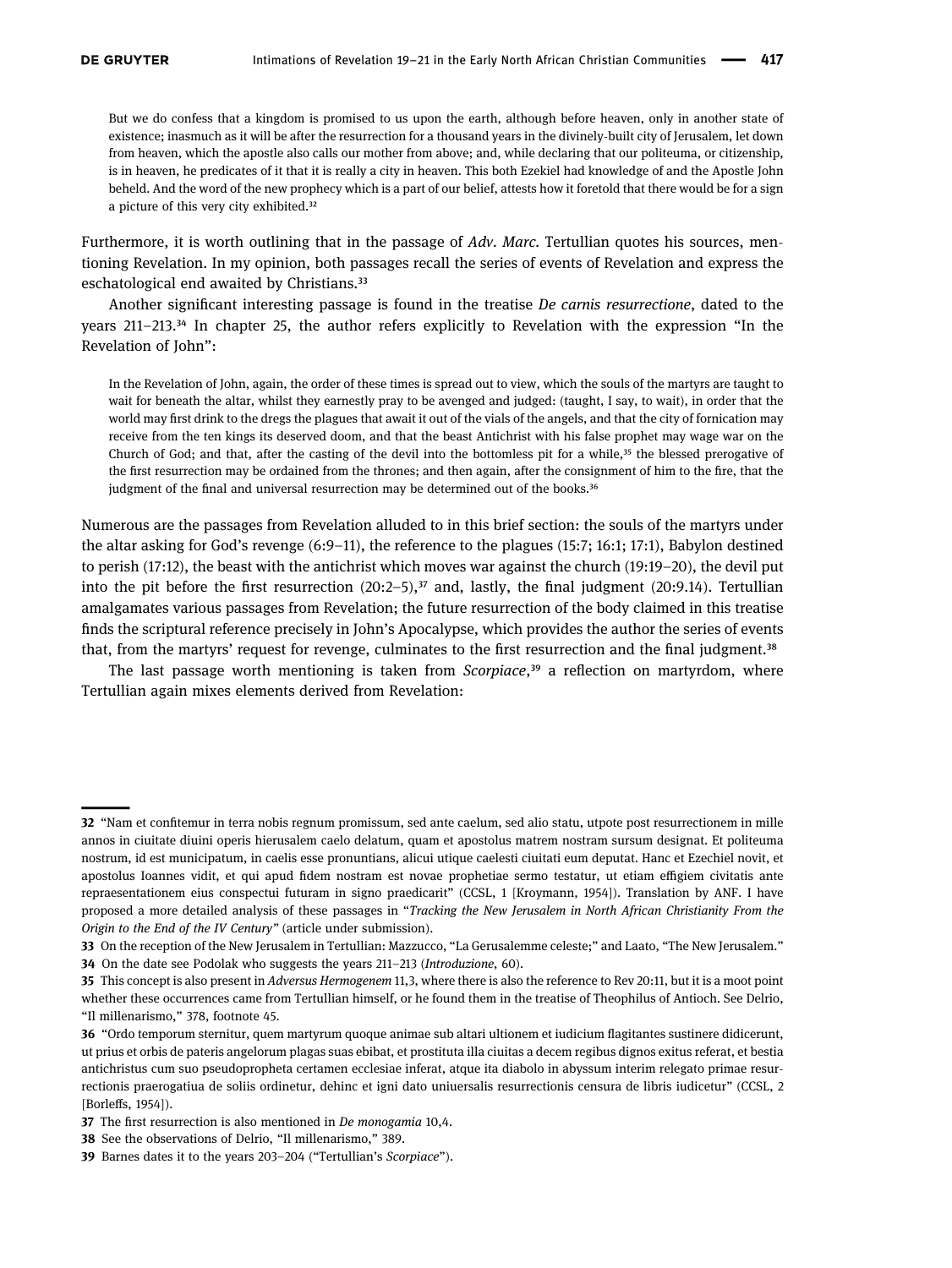Then to every conqueror the Spirit promises now the three of life, and exemption from the second death;<sup>40</sup> now the hidden manna with the stone of glistering whiteness, and the name unknown (to every man save him that receiveth it); now power to rule with a rod of iron, and the brightness of the morning star; now the being clothed in white raiment, and not having the name blotted out of the book of life, and being made in the temple of God a pillar with the inscription on it of the name of God and of the Lord, and of the heavenly Jerusalem; now a sitting with the Lord on his throne, which once was persistently refused to the sons of Zebedee.<sup>41</sup>

The description of the future glory of martyrs contains several allusions to Revelation: the winner will gain the tree of life and the absolution from the second death (2:7), the name unknown (2:17), the book of life  $(3:5)$ , the New Jerusalem  $(3:12; 21:2)$ , which will occur as a reward. $^{42}$  In the subsequent passage, Tertullian goes on with another reference to John's Apocalypse quoting verses 6:9–11, where the martyrs under the altar ask for revenge. The references to Revelation here were useful to provide support to Christians during the persecution and show them the heavenly rewards. As it has been stressed: "In the expectation and hope of the martyrs the eschatological fulfilment is anticipated."<sup>43</sup> Tertullian, in fact, after these scriptural references underlines that: "Who, pray, are these so blessed conquerors, but martyrs in the strict sense of the word? For indeed theirs are the victories whose also are the fights; theirs, however, are the fights whose also is the blood."<sup>44</sup>

Chapters 19–21 seem to find an authoritative role in Tertullian's writings; starting from De spectaculis, Revelation is employed to shape the eschatological picture of the last events both for martyrs and all Christians. Tertullian quotes and alludes to the Apocalypse of John to announce what will happen at the end of the days. Moreover, Revelation is a source to support martyrs during the persecution (Scorpiace). A literal interpretation of the Apocalypse could also be retrieved in the production of Tertullian; as seen in Adversus Marcionem, the author expresses the belief in a terrestrial kingdom of a thousand years, using the same passages to portray the final events in contraposition to the Roman shows (De spectaculis). Finally, a literal interpretation is also present in the hope of the resurrection of the body (De carnis resurrectione).

References to Revelation 19–21 are found in another martyrdom account: The Passio Sanctarum Perpetuae et Felicitatis. This document reports the events of a group of martyrs who, after being imprisoned, were condemned ad bestias in the amphitheatre in Carthage during the shows celebrating the birthday of Geta, the son of the regent Emperor, on 7 March 203.<sup>45</sup> This Passio gathered three different voices; two martyrs narrate first-person accounts of their experience (Vibia Perpetua, ch. 3–10, a woman from noble

<span id="page-5-2"></span>42 [Laato,](#page-11-11) "Most of the contents of this passage come from Rev 3:12, but the exact term, Hierusalem (or Jerusalem) caelestis, does not occur in the Book of Revelation. [Tertullian](#page-12-11) may have taken it from Hebr 12:22–3" ("The New Jerusalem," 127).

<span id="page-5-3"></span>43 [Bernardelli, et al.,](#page-10-6) Opere montaniste, 146. My translation.

<span id="page-5-0"></span><sup>40</sup> The second death with the punishment of the impious people is also found in De Pudicitia 19,7–9 where Tertullian quotes the list of people found in Rev 21:7–8.

<span id="page-5-1"></span><sup>41</sup> "Exinde uictoribus quibusque promittit nunc arborem uitae et mortis ueniam secundae, nunc latens manna cum calculo candido et nomine ignoto, nunc ferreae uirgae potestatem et stellae matutinae claritatem, nunc albam uestiri nec deleri de libro uitae et columnam fieri in dei templo in nomine dei et domini et hierusalem caelestis inscriptam, nunc residere cum domino in throno eius, quod aliquando zebedaei filiis negabatur" (12,8. CCSL, 2 [Reifferscheid and Wissowa, 1954]). Translation by ANF. "Il martirio, già considerate sotto l'apetto del combattimento atletico, è qui visto, alla luce della lettura dell'Apocalisse, come un combattimento vissuto fino allo spargimento del sangue" ([Bernardelli,](#page-10-6) et al., Opere montaniste, 242).

<span id="page-5-4"></span><sup>44</sup> ANF, 9.

<span id="page-5-5"></span><sup>45</sup> Introduction and discussion of the main questions are found in: [Gold](#page-11-12), Perpetua, 10–21; [Amat,](#page-10-7) Passion de Perpétue, 19–83; Heff[ernan](#page-11-13), The Passion, 3–99; [Musurillo,](#page-12-2) The Acts, 25–7. See also the overview of previous scholarship on this document in [González,](#page-11-14) The Fate of the Dead, 5–25. Heff[ernan](#page-11-13) claims that the most probable terminus ante quem for the composition of this document is the fall of 209 (79. See the discussion about the date pp. 61–79.). Nevertheless, [Rebillard](#page-12-4) claims the year 260 as a terminus ante quem (Greek and Latin Narratives, 295–9). Numerous are the issues discussed by scholars concerning the texts; the manuscript tradition, in fact, retained both Latin and Greek versions, we also possess the Acta, which consists of a shorter Latin version of the Passio. On the discussion of the language of the early text and the Acta see [Kitzler,](#page-11-15) From "Passio Perpetuae," 98–116. An unresolved topic is the authenticity of the personal accounts of Perpetua and Saturus (see the discussion in [Butler,](#page-11-16) The New Prophecy, 44–9; [Amat](#page-10-7), Passion de Perpetué, 67–78; [Hunink](#page-11-17), "Did Perpetua write.") I think [Corsini](#page-11-18) is right in claiming that, although there are different voices, we should consider the document as a unified narration to comprehend its theology ("Proposte," 483). Finally, some scholars have tried to recognise in this document the possible influence of the New Prophecy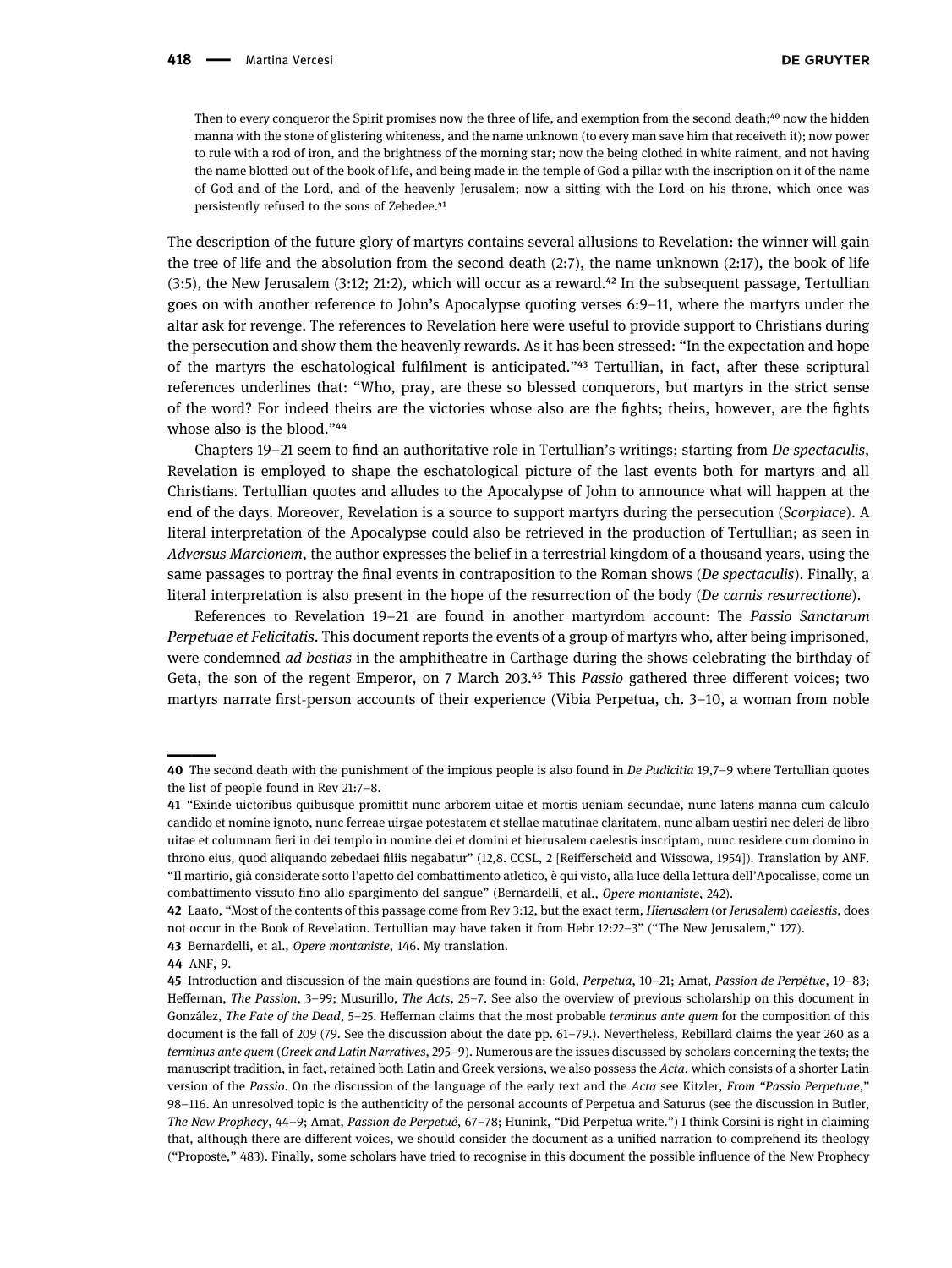origin and Saturus, ch. 11–3, the catechumen), and the external editor who composes the introduction (1–2) and provides the narration of the martyrdom (14–21).

This Passio retains a rich imaginary derived from the book of Revelation, and a few citations can be recognized.<sup>46</sup> The world of John's Apocalypse is reflected, especially, in the visions of the martyrs. The first vision narrated is the one of Perpetua, who dreams about a ladder going up to heaven, whose sides present iron weapons. On its base, Perpetua sees a dragon which possibly recalled that of John's Apocalypse:

And beneath this ladder there lay a serpent of wondrous size, who set traps for the climbers and frightened them into not climbing.<sup>47</sup>

The dragon here evoked that of chapters 12 and 20 of the book of Revelation, which represent the eschatological enemy.<sup>48</sup> In addition, it is worth noticing that Perpetua, in order to climb the ladder, treads upon its head (calcavi illi caput<sup>49</sup>), which is a reminiscence of Genesis 3:15. This vision shares meaningful similarities to the following incident in chapter 10, where Perpetua dreams about a fight with an Egyptian. Perpetua is victorious over him by repeating the same action she did with the dragon: calcavi *illi caput*.<sup>50</sup> This repetition is not accidental since the Egyptian represents the dragon who is the enemy.<sup>51</sup> In this vision, one can clearly see Perpetua imagining her martyrdom, which could be considered the transposition of the final battle narrated in Revelation 19–21.<sup>52</sup> This association is also made explicit at the end of the account, when the woman states: "And I understood that I would not go to the beasts but would fight against the devil. But I knew that victory would be mine."<sup>53</sup> Likewise, the connection between the serpent of Genesis and the dragon of the Apocalypse stresses the martyrdom as the conclusion of the world (beginning with Genesis and ending in Revelation).

The other allusions of John's Apocalypse are found in chapters 11 and 12, which present the vision of Saturus,<sup>54</sup> who dreams about the martyrs after they experience death in the arena. Four angels take the

<span id="page-6-4"></span><span id="page-6-3"></span>50 10,11. Ibid.

<sup>(</sup>A brief reflection on scholarly opinions is offered by [González](#page-11-19), "The Passion," 37. On this question see also [Markschies](#page-12-21), "The Passio Sanctarum," 277-90).

<span id="page-6-0"></span><sup>46</sup> [González](#page-11-14) provides a table with some correspondences between the text of the Passio and that of the Vetus Latina. (The Fate of the Dead, 82–3).

<span id="page-6-1"></span><sup>47</sup> "Et erat sub ipsa scala draco cubans mirae magnitudinis, qui ascendentibus insidias praestabat et exterrebat ne ascenderent." 4.4 (SC, 417 [Amat, [1996](#page-10-7)]). Translation by [Rebillard](#page-12-4), Greek and Latin Narratives.

<span id="page-6-2"></span><sup>48</sup> "The image of the serpent conflates the representations of the serpent of Genesis, the dragon of John's Revelation, and the beast from the Shepherd of Hermas (Gn 3.15, Rv 13.1, and Herm. Vis.4.1.6). The serpent is an archetypal motif representative of evil." (Heff[ernan](#page-11-13), The Passion, 176). See also [Amat](#page-10-7), La Passion de Perpétue, 203; and [González,](#page-11-14) The Fate of the Dead, 87-8. 49 4.47 (SC, 417 [Amat, [1996](#page-10-7)]).

<span id="page-6-5"></span><sup>51</sup> Amat claims that this expression "Reprise de 4,7, qui confirme que l'image du draco et celle de l'Egyptien son bein interchangeables." (La Passion de Perpétue, 229). Also [Bastiaensen](#page-10-1) observes: "Questo egiziano è il diavolo, identico al serpent della prima visione (4,4 sgg.). Da notare anche che il calcavi illi caput del par. 11 riprende alla lettera l'espressione di 4,7, improntata a Gen. 3,15 a designare la vittoria su Satana." (Atti e passioni, 432). Of the same opinion, [Corsini:](#page-11-18) "Egli si rotola nella polvere (10,7): il particolare è probabilmente tecnico (la polvere come neutralizzante dell'olio), ma raggiunge, sul piano simbolico, l'effetto immediate di collegare l'egizio con il "serpente" (draco) della prima vision mediante questa caratteristica di strisciare per terra. L'atto di rotolarsi nella polvere assimila, dunque, l'egizio al serpente" ("Proposte," 534).

<span id="page-6-6"></span><sup>52</sup> In this regard, [Cacitti](#page-11-20) claims: "L'agone, per quanto combattuto in forma vicaria tra la fortissima martyr in veci di Cristo e il foedissimus Aegyptius in veci dell'Anticristo, tiene dunque dell'ineluttabilità apocalittica della battaglia di Harmagedon in Ap 19,11ss., gettando così nell'arena i reali protagonisti del conflitto: il cosmo marchiato da Satana e il Regno sigillato da Cristo si affrontano in una lotta che, a tenore di Ap 16,12–6, vede da un lato schierati tutti i re di tutta la terra e dall'altra i martiri che implorano il giudizio di vendetta (cfr. Ap 6,9–11 con parallelo in 20,4)." ("Vae tibi saeculum," 177–8). On the theme of martyrdom as cosmic conflict see [Middleton,](#page-12-22) Radycal Martyrdom.

<span id="page-6-7"></span><sup>53</sup> 10,14. See the observations of [Habermehl](#page-11-21): "Sie hat ihr Martyrium nicht allein auf sich genommen; sie sieht es als Sieg in einem eschatologischen Kampf und als ihren Weg durch das Tor des Lebens." (Perpetua und der Ägypter, 188). See also [Moss,](#page-12-5) The Other Christs, 99.

<span id="page-6-8"></span><sup>54 &</sup>quot;L'imagination de Saturus apparaît essentiellement pénétrée de l'Apocalypse de Jean." ([Amat,](#page-10-7) Passion de Perpétue, 45). [Petraglio](#page-12-23) in his study has hypothesised that he wrote in Greek for the assonances with the quotations of Revelation. ("Des infuences").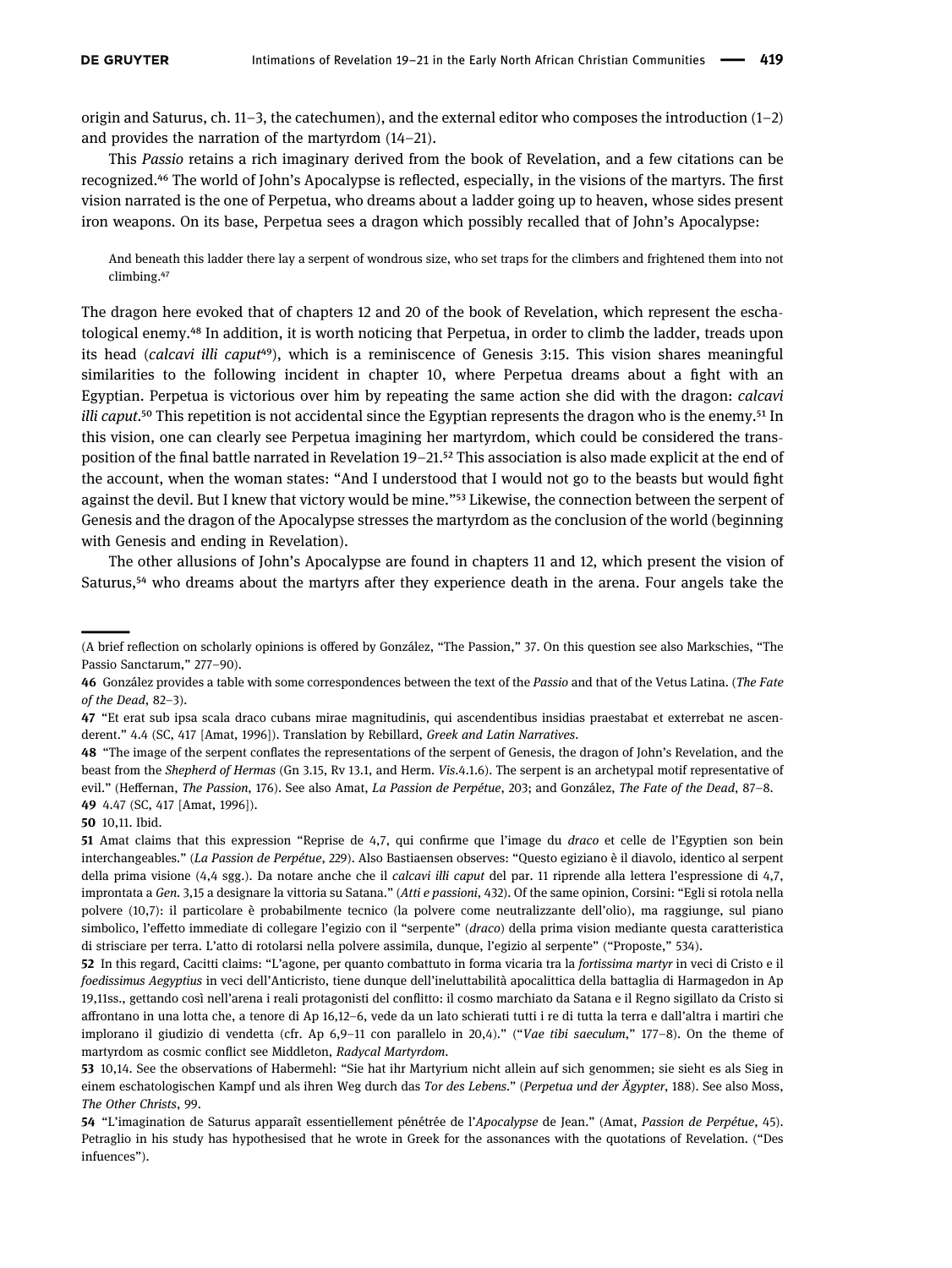souls and bring them into paradise (11). Then, Perpetua and Saturus stand in front of a marvellous palace made in light:

And we came near a place, whose walls seemed to have been built out of light. And before the door of that place stood four angels, who clothed those who entered in white robes.<sup>55</sup>

The light of the palace seems to recall the light of the New Jerusalem as it is described in chapter 21 of the Book of Revelation.<sup>56</sup> Further, this vision presents many traits taken from Revelation as Mazzucco has highlighted:<sup>57</sup> for example, Perpetua and Saturus worn "white robes" (stolas candidas), as in the first vision of Perpetua (4,8), which obviously recalls the robe of the martyrs. Heffernan also clarifies that in the expression "with his hands he stroked our faces" (de manu sua traiecit nobis in faciem) remembers the act of God who will wipe away tears (Rev 7:17 which has a parallel in verse  $21:4$ ).<sup>58</sup>

In this document, the use of the book of Revelation is manifested in the visions of the martyrs; thus, chapters 19–21 offered the martyrs the chance to foresee what will happen once they sacrifice themselves in the arena.<sup>59</sup> In this regard, it is worth observing another detail of the Passio. In chapter 17, the day before the show in the arena, the martyrs would gather for the last meal (cenam ultimam) and Saturus says to the people who were observing them: "Is tomorrow not enough for you? Why do you gladly see what you hate? Today friends, tomorrow enemies. Nevertheless, take a close look at our faces, that you might recognize us when the day comes."<sup>60</sup> Saturus reminds the crowd that the judgment that Christians will endure in the arena will be overturned when the Christians themselves will be precisely the ones who will judge at the end of the days.<sup>61</sup> The roles that were overturned recall what we have already seen in the Acta Martyrum Scilitanorum and Tertullian (De spectaculis 30);<sup>62</sup> what is happening now on earth will ultimately be overthrown on the last day. $63$ 

<span id="page-7-0"></span><sup>55</sup> "Et uenimus prope locum, cuius loci parietes tales erant quasi de luce aedificati; et ante ostium loci illius angeli quattuor stabant, qui introeuntes uestierunt stolas candidas" (SC, 417 [Amat, [1996](#page-10-7)], 12,1). Translation by [Rebillard](#page-12-4), Greek and Latin Narratives.

<span id="page-7-1"></span><sup>56</sup> "La visione di Saturo si differenzia dalla prima visione di Perpetua, perché all'interno del paradiso colloca una Dimora speciale, una Dimora di luce, la vera casa di Dio. Per questa distinzione tra paradiso e cielo si confrontino certe apocalisse ebraiche che menzionano più cieli; si potrebbe pensare anche all'Apocalisse del NT (che ha fortemente influenzato la vision di Saturo)" ([Bastiaensen,](#page-10-1) Atti e passioni, 436). See also [Amat,](#page-10-7) "Le theme du palais merveilleux, fait de lumière, appartient à l'imagerie antique. Mais ici, à partir de la description du palais divin, les images sont imprégnées du souvenir de l'Apocalypse de Jean" (Passion de Perpétue, 236). See the article of [Mazzucco](#page-12-19) for an overview of the New Jerusalem in this document, 67–70. 57 Ibid., 69–70.

<span id="page-7-3"></span><span id="page-7-2"></span><sup>58</sup> "Traiecit nobis in faciem: the open palm is a universal symbol for peace, welcome, and benediction. There are Biblical precedents for God's stroking the face, and specific statements that God will wipe away one's tears (see Is 25.8; Rv 7.17, 21.4)" (The Passion, 289).

<span id="page-7-4"></span><sup>59</sup> For the role of the visions in this document, and in general, in martyrdom literature, consider the relevant observations of [Pizzolato,](#page-12-24) "Note;" and [Ferrarini](#page-11-22), "Visioni," 1060.

<span id="page-7-5"></span><sup>60</sup> 17,1. Translation by [Rebillard,](#page-12-4) Greek and Latin Narratives. Consider the rich analysis of this passage in D'[Incà,](#page-11-23) "Hodie Amici," 50.

<span id="page-7-6"></span><sup>61</sup> "In quell giorno, che può riferirsi al giorno dello spettacolo ma, nell'intenzione di Saturo, è un richiamo al giorno del giudizio." ([Corsini](#page-11-18), "Proposte," 526). Of the same opinion also Bastiansen: "Le minacce dei condannati non sono l'espressione di un desiderio puramente umano di vendetta, ma vanno messe in relazione con I passi biblici – soprattutto con quelli dell'Apocalisse – dove si parla del giudizio di Dio, che infligge una giusta condanna a coloro che hanno perseguitato I santi (ved Apoc 6,10; 14,7; 18,20; cfr. Tert de ora 5,3; Scorpiace 12,9, ecc.). In die illo: espressione biblica per il Giorno del Giudizio, il giorno della ricompensa." 443. On the contrary, Heff[ernan,](#page-11-13) "The phrase was a favorite of Christian writers and could signify the parousia, that day when the righteous and the persecuted would be saved and the evil punished (Mt 7.22), as well as the day Jesus died (Gospel Pet. 12.50). However, in this context it appears, despite its inherent ambiguity, to refer to the following day, when they shall be led in formal procession (pompa) into the arena for the start of the games" (The Passion, 323).

<span id="page-7-7"></span><sup>62</sup> "At the final judgment, the martyrs themselves will, along with Christ, judge those who, on earth, have judged them (Ad mart. 2.4; cf. De spect. 30.3)." ([Tabbernee,](#page-12-16) "The World to Come," 263).

<span id="page-7-8"></span><sup>63</sup> It should be noted that the Passio Perpetuae has been influential on other north African martyrdom accounts of the III century (on this matter consider [Lomanto,](#page-11-24) "Rapporti"). Although there is no space here to give a comprehensive analysis, it is worth outlining that these texts retain images taken from Revelation 19-21. For example, in the Passio sanctorum Mariani et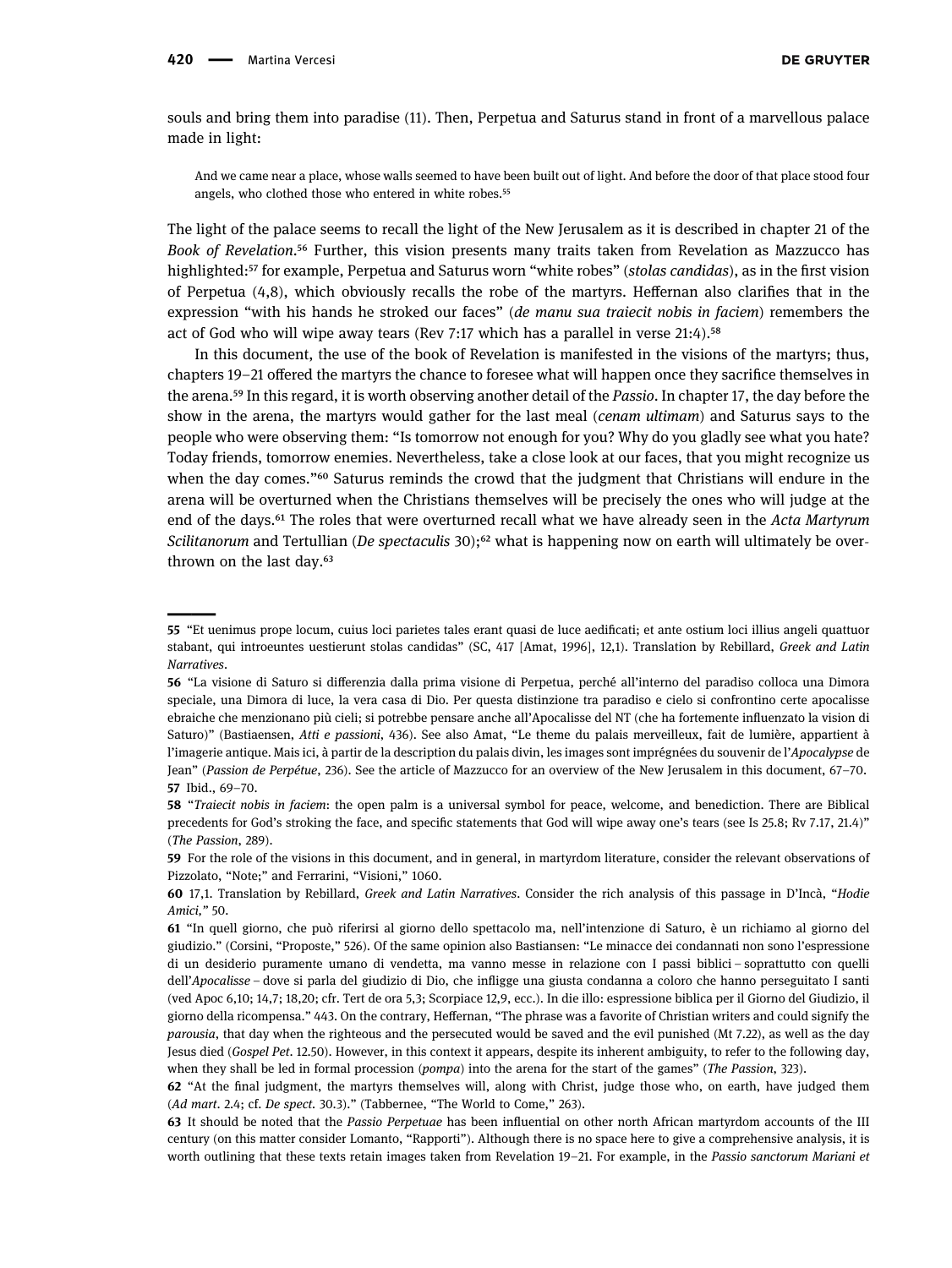The last author considered is one of the most important Latin writers of North African Christianity: Cyprian, elected bishop of Carthage in 249.<sup> $64$ </sup> Cyprian lived under very harsh times for his community; he had to deal with the Decian persecution (250), which carried the problem of the *lapsi*, the schism in 251, and the plague of 252–4. He died as a martyr in 258, and the account of his interrogation and his death was then recalled by the deacon Pontius and transmitted to us as the Acta Cypriani. The difficulties experienced surely had an influence on Cyprian's Weltanschauung. He shares, in fact, the Stoic view of the senectus mundi<sup>65</sup> and the fact the end was fast approaching (De mortalitate 25).<sup>66</sup>

In his study, Gallicet claims that, although the quotations of the book of Revelation employed by Cyprian are numerous, their use does not concern eschatological issues but rather general teachings for Christians.<sup> $\epsilon$ </sup> This is the case for example with some passages of Rev 19–21 used in the treatise Ad Quirinum which is a *florilegium* of scriptural quotations.<sup>68</sup> Meiser, however, has highlighted those allusions/quotations from John's Apocalypse conserve some eschatological traits, for example, in connection with the fate of martyrs.<sup>69</sup> In this regard, it is worth analysing a passage of Ad Fortunatum (de exhortation martyrii). This work, written in the year  $257$ ,<sup>70</sup> aims to offer a scriptural guide that could help Christians during the difficult period of persecution. In chapter 12, at the end of the treatise, Cyprian describes the rewards gained through martyrdom:

In the Apocalypse also he says the same thing: "And I saw," said he, "the souls of them that were slain for the name of Jesus and the word of God." And when he had placed those who were slain in the first place, he added, saying: "And whosoever had not worshipped the image of the beast, neither had received his mark upon their forehead or in their hand"; all these he joins together, as seen by him at one time in the same place, and says "And they lived and reigned with Christ." He says that all live and reign with Christ, not only who have been slain; but even whosoever, standing in firmness of the faith and in the fear of God, have not worshipped the image of the beast, and have not consented to his deadly and sacrilegious edicts.<sup>71</sup>

In this passage, Cyprian cites Rev 20:4, but a few things need to be highlighted here. First of all, Cyprian uses the Latin verb occisorum to render the Greek term πεπελεκισμένων. It is noteworthy that Cyprian uses this verb not only for verse 20:4 but also for 6:9 (Ad Quirinum III,16, De lapsis 18, De bono patientiae 21). The Greek text used two different verbs related to the martyrs. In the case of verse 6:9, in fact, there is the verb έσφαγμένων derived from σφάζω, which means "slay, slaughter,"<sup>72</sup> whereas in the case of 20:4 there is

Iacobi 12,5 there is an allusion to Rev 19,11–21 and the high tribunal of 6,6 could recall that of Rev 20:11 (This last reference has been outlined by [Mazzucco,](#page-12-19) "La Gerusalemme," 70).

<span id="page-8-0"></span><sup>64</sup> For an introduction on this author and its time see: [Veronese,](#page-12-25) Introduzione; [Toso](#page-12-26), Opere, 9–58; [Burns](#page-10-8), Cyprian, 1–11.

<span id="page-8-1"></span><sup>65</sup> On this matter: [Zocca,](#page-12-27) "La 'Senectus mundi;'" [Daniélou](#page-11-5), Les origines, 207–12.

<span id="page-8-2"></span><sup>66</sup> An insight on the signs which indicate the end, and the imminent Parousia could be found in [Fernández,](#page-11-6) La escatologia, 114–20.

<span id="page-8-3"></span><sup>67</sup> [Gallicet,](#page-11-25) "Cipriano," 71–3.

<span id="page-8-4"></span><sup>68</sup> II,1 (Rev 21:6, also quoted in II,6 with verse 21:7), II,3 (Rev 19:11.13), II,19 (Rev 19:6.7; 21:9), II,30 (Rev 19:11–6), III,100 (Rev 21:6.7). These quotations of Revelation are used in Christological contexts; see the analysis of [Fahey,](#page-11-26) Cyprian and the Bible, 551–3.

<span id="page-8-5"></span><sup>69</sup> [Meiser,](#page-12-7) "Before Canonisation," 149–51. See also [Fahey](#page-11-26), "The Apocalypse is used almost exclusively by Cyprian as a source book for Christological statements and statements about the blessings of martyrdom. Only a very few Apocalypse texts are used in a parenetic context." (Cyprian and the Bible, 535). [Daley](#page-11-7) argues: "Cyprian stresses more than any previous Latin writer the greatness of the reward promised those who remain faithful in adversity." (The Hope, 41).

<span id="page-8-6"></span><sup>70</sup> [Toso](#page-12-26), Opere, 377.

<span id="page-8-7"></span><sup>71</sup> "Item in apocalypsi hoc idem loquitur, et uidi, inquit, animas occisorum propter nomen iesu et sermonem dei. Et cum primo in loco posuisset occisos, addidit dicens: et quicumque imaginem bestiae non adorauerunt nec acceperunt inscriptionem in fronte aut in manu sua. Quos uniuersos a se in eodem loco simul uisos coniungit ac dicit: et uixerunt et regnauerunt cum christo. Viuere omnes dicit et regnare cum christo, non tantum qui occisi fuerint, sed quique in fidei suae firmitate et dei timore perstantes imaginem bestiae non adorauerint neque ad funesta eius et sacrilega edicta consenserint" (CCSL, 3 [Weber, 1972]). Translation by ANF. A comment on chapter 12 is provided by [Walz](#page-12-28), Vorbereitung, 299–309.

<span id="page-8-8"></span><sup>72</sup> Liddell and Scott, A Greek-English Lexicon, 1737–8.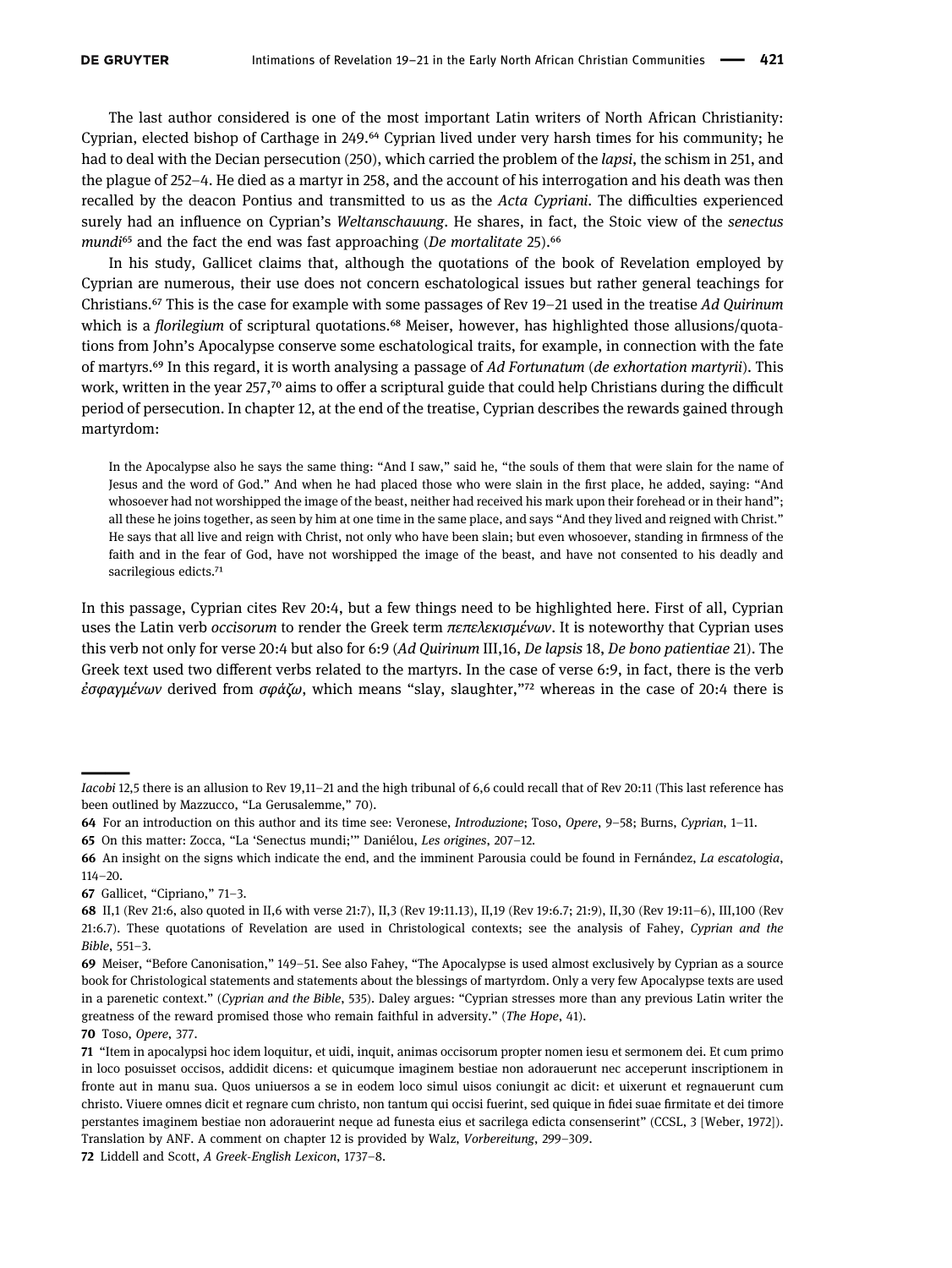πεπελεκισμένων, derived from πελεκίζω which means "cut off with an axe, behead."<sup>73</sup> On the one hand, it is possible that Cyprian decided to simplify the text (or maybe his version of the Bible retains this variant reading<sup>74</sup>); on the other hand, he may simply have wanted to establish a robust correspondence between the two verses and thus between the people described there; the martyrs who will participate in the Kingdom of God are, in fact, precisely those of verse 6:9.

In chapter 21 of the treatise De bono patientiae, Cyprian writes that Christians should await the day of vengeance, using the words of Revelation 6:9–11:

And when he had opened, says he, the fifth seal, I saw under the altar of God the souls of them that were slain for the word of God, and for their testimony; and they cried with a loud voice, saying, How long, O Lord, holy and true, dost Thou not judge and avenge our blood on them that dwell on the earth?<sup>75</sup>

Martyrs had to wait "until the number of their fellow-servants and brethren is fulfilled, who afterwards shall be slain after their example" which could mean their fate in the millenarian kingdom of 20:4–6. As stressed by Eugenio Corsini, in fact, the millennial kingdom is a follow-up of what has been said in the fifth seal.<sup>76</sup> The idea of the promised kingdom is also reflected in another treatise, De dominica oratione, a comment on the Lord"s Prayer, dated to the years  $251-252$ :<sup>77</sup>

Through the mercy of God we have been spiritually remade and so, when we are reborn, let us imitate what we are destined to become. For since, in the Kingdom, we shall have the day alone, without the interruption of the night, let us keep nocturnal vigil as though in the light. And since we shall pray constantly and give thanks to God, let us not cease here likewise to pray and to give thanks.<sup>78</sup>

In this context, it seems that Cyprian retains the imagery of the Apocalypse to refer to the kingdom awaited by the Christians, in which there will not be the night. The expression, in fact, recalls Rev  $21:23-5.^{79}$ 

Although Gallicet stressed that Cyprian does not use Revelation as a prophecy of the last events,<sup>80</sup> I think it is worth outlining that, as far as chapters 19–21 are concerned, the Christological employment finds a place in the treatise Ad Quirinum, whereas in the other treatises, Cyprian employs these chapters in an eschatological sense. In the context of martyrs' rewards (Ad Fortunatum), and to picture the last events in the other two cases, in De bono patientiae, the quotation of Revelation is inserted in a chapter where the

<span id="page-9-7"></span>80 See footnote 67.

<span id="page-9-0"></span><sup>73</sup> Ibid. 1357. As regards the occurrences of these two verbs, some considerations could arise; "σφάζω" recurs more than one time in Revelation above all referring to the Lamb; thus, the use of this term reveals a strong connection between the martyrs and the Lamb = Jesus's sacrifice. However, "πελεκίζω" is a hapax legomenon in the whole NT.

<span id="page-9-1"></span><sup>74</sup> According to the text types classified by [Gryson](#page-11-27), not only the African tradition but also the European text retains the same reading: only the Vulgate present the reading "decollatorum," as the Greek text. (Apocalypsis Johannis, 679).

<span id="page-9-2"></span><sup>75</sup> "Et cum aperuisset, inquit, quintum signum, uidi sub ara dei animas occisorum propter uerbum dei et martyrium suum, et clamauerunt magna uoce dicentes: quousque, domine sanctus et uerus, non iudicas et uindicas sanguinem nostrum de his qui in terris inhabitant?" (CCSL, 3A [[Moreschini](#page-12-18), 1976]). Translation by ANF.

<span id="page-9-3"></span><sup>76</sup> [Corsini,](#page-11-28) Apocalisse, 221. [Aune](#page-10-9) notes the correspondences between verses 6:9 and 20:4. (Revelation, 1087–8).

<span id="page-9-4"></span><sup>77</sup> [Toso](#page-12-26) says 252 ("Opere," 205), [Gallicet](#page-11-25) proposes the year 250 ("Cipriano e Apocalisse," 74).

<span id="page-9-5"></span><sup>78</sup> "Per dei indulgentiam recreati spiritaliter et renati imitemur quod futuri sumus: habituri in regno sine interuentu noctis solum diem, sic nocte quasi in luce uigilemus; oraturi semper et acturi gratias deo hic quoque orare et gratias agere non desinamus" (CCSL, 3A [[Moreschini,](#page-12-18) 1976], 36). Translation by [Alistair](#page-12-29), On the Lord's Prayer.

<span id="page-9-6"></span><sup>79</sup> Unfortunately, there is no space here to deal with the so-called "Pseudo-Cyprian" writings which contained references to the book of Revelation. In the treatise Ad Novatianum 17, for example, Rev 6:12–7 and 20:11–2 are mixed with eschatological purposes. In De laude martyrii 28 and 30 references to Rev 20:4–6 are used to claim the kingship and victory of the martyrs. Finally, one of the most significant references is found in De montibus Sina et Sion 10 where the New Jerusalem is associated with the last breath of Jesus on the cross. As [Laato](#page-11-29) has highlighted: "Two special features of Pseudo-Cyprian's view of the Church are conspicuous here: first, its immediate contact with and dependence on the crucified Christ and second, its eschatological character." ("Jews and Christians," 158). This passage is examined in the article in "Tracking the New Jerusalem in North African Christianity From the Origin to the End of the IV Century" (under submission).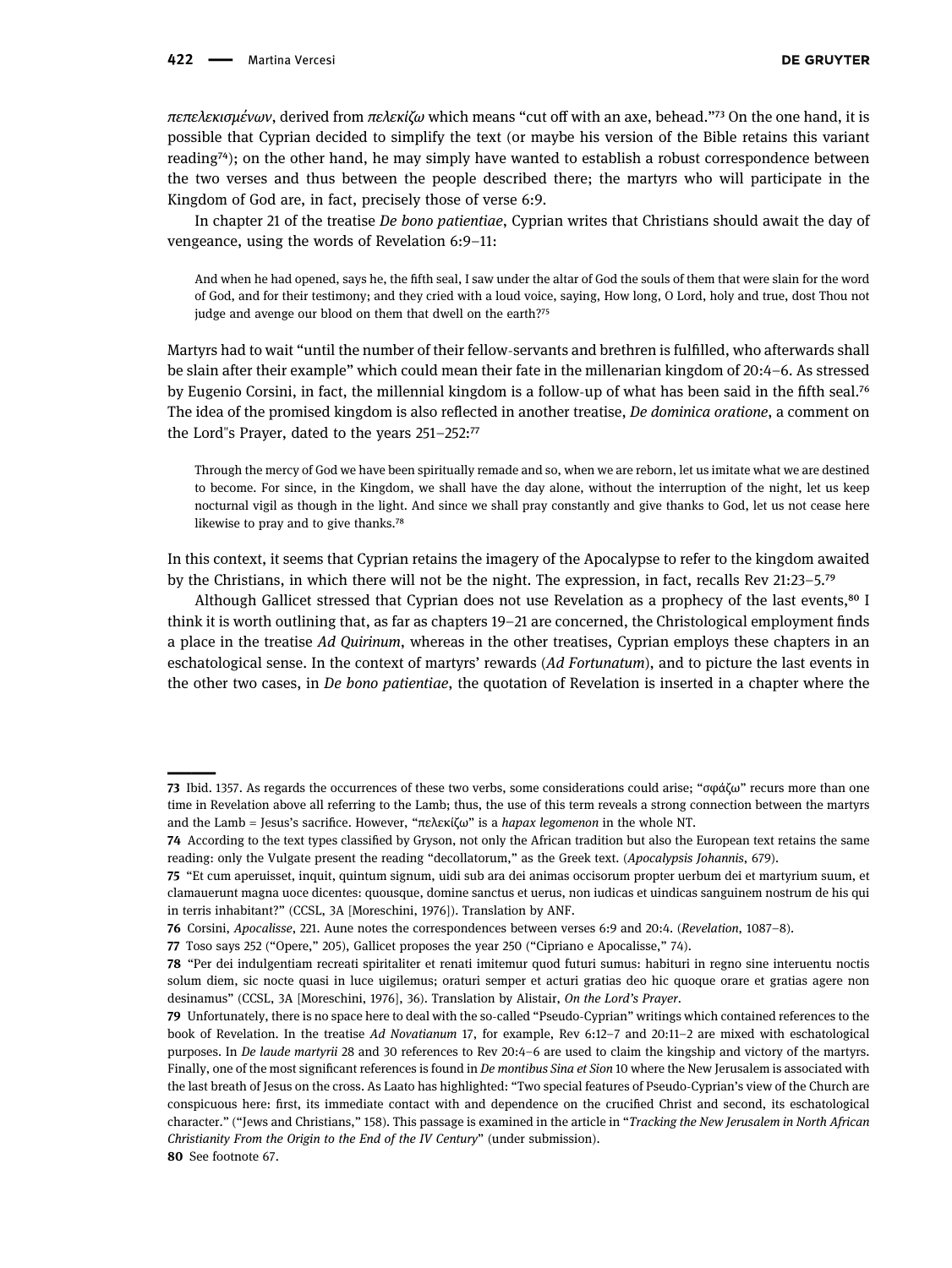author stresses the importance to wait for the judgment and the day of vengeance.<sup>81</sup> And finally, in De dominica oratione, at the very end of the treatise, Cyprian's exhortation to pray opens the perspective of the future; the chance to foresee the Kingdom. As Hamman argues: "From here we repeat our eternity role. Vigilance gives prayer its eschatological dimension."<sup>82</sup>

In conclusion, my analysis of the reception of chapters 19–21 of the book of Revelation has emphasised how these chapters recurred in the early Christian Latin authors describing the last events. Moreover, I think it is possible to say that John's Apocalypse was authoritative in these communities and there is also a continuity for the fact that all documents analysed present quotations and/or allusions in two contexts: overall, Tertullian, the martyrs in the Passio Perpetuae and Cyprian articulate a similar description of the end of times using images and symbols taken from John's Apocalypse, and, specifically, Revelation recur to sustain martyrs during persecution.

Hence, the importance of that theme in martyrdom literature should be noted, although in this kind of document, more allusions rather than quotations are found.<sup>83</sup> In particular, Revelation gives the martyrs the occasion to interpret their painful reality in view of the eschatological reward. Habermehl rightly observes and concludes concerning the vision of Saturus: "Saturus' face demonstrated how God's promise to the martyrs is fulfilled; as already assured in Revelation (6:9; 20:4), right after death, martyrs enter heaven."<sup>84</sup>

This brief analysis on the early interpretation of Rev 19–21 in North African Christian communities opens additional reflections as stressed in the introduction. Particularly, the authoritative place seen in the North African Christian communities could be a starting point for the comparison to other communities' reception of these chapters and their interpretation. Moreover, the path traced here should be expanded with the examination of later authors to fully understand how the exegesis of these chapters found a place in North African Christianity.

Funding information: This publication has been financed by Carlsberg Foundation, grant number CF19-0832.

Conflict of interest: Author states no conflict of interest.

## References

<span id="page-10-10"></span> $\overline{\phantom{a}}$ 

<span id="page-10-7"></span>Amat, Jacqueline. Passion de Perpétue et de Félicité: Suivi des actes. Paris: Les Éditions du Cerf, 1996.

<span id="page-10-9"></span>Aune, David E. Revelation 17–22. Grand Rapids: Zondervan, 1998.

<span id="page-10-3"></span>Bähnk, Wiebke. Von der Notwendigkeit des Leidens: Die Theologie des Martyriums bei Tertullian. Göttingen: Vandenhoeck & Ruprecht, 2001.

<span id="page-10-5"></span>Barnes, Timothy D. "Tertullian's Scorpiace." Journal of Theological Studies 20:1 (1969), 105–32.

<span id="page-10-1"></span>Bastiaensen, Antonius A. R. Atti e passioni dei martiri. Milano: Mondadori, 1987.

<span id="page-10-0"></span>Bauckham, Richard. The Theology of the Book of Revelation. Cambridge: Cambridge University Press, 1993.

- <span id="page-10-2"></span>Beale, Gregory K. "The Origin of the Title 'King of Kings and Lord of Lords' in Revelation 17.14." New Testament Studies 31:4 (1985), 618–20.
- <span id="page-10-6"></span>Bernardelli, Giovanna Azzali, et al. Opere montaniste: Esortazione alla castità, La corona, L'antidoto contro gli scorpioni, La fuga in tempo di persecuzione, L'idolatria. Roma: Città Nuova, 2011.

<span id="page-10-4"></span>Berruto, Anna M. "Millenarismo e montanismo." Annali di storia dell'esegesi 15:1 (1998), 85–100.

Braun, René. "Sur la date, la composition et le texte de l''Ad martyras' de Tertullien." Revue des études augustiniennes 24 (1978), 221–42.

<span id="page-10-8"></span>Burns, J. Patout Jr. Cyprian the Bishop. London: Routledge, 2002.

<span id="page-10-11"></span>82 [Hamman,](#page-11-30) "Le rythme," 172. English my translation.

<sup>81</sup> "Il faut savoir attendre le Jugement (21–3); ce sera pour Cyprien l'occasion de présenter un tableau de la fin du monde, d'après l'Apocalypse et le prophète Malachie." ([Molager,](#page-12-30) A Donat, 138).

<span id="page-10-12"></span><sup>83</sup> See the observations of [Mazzucco,](#page-12-31) "L'Apocalisse," 17.

<span id="page-10-13"></span><sup>84</sup> English my translation. (Perpetua und der Ägypter, 196).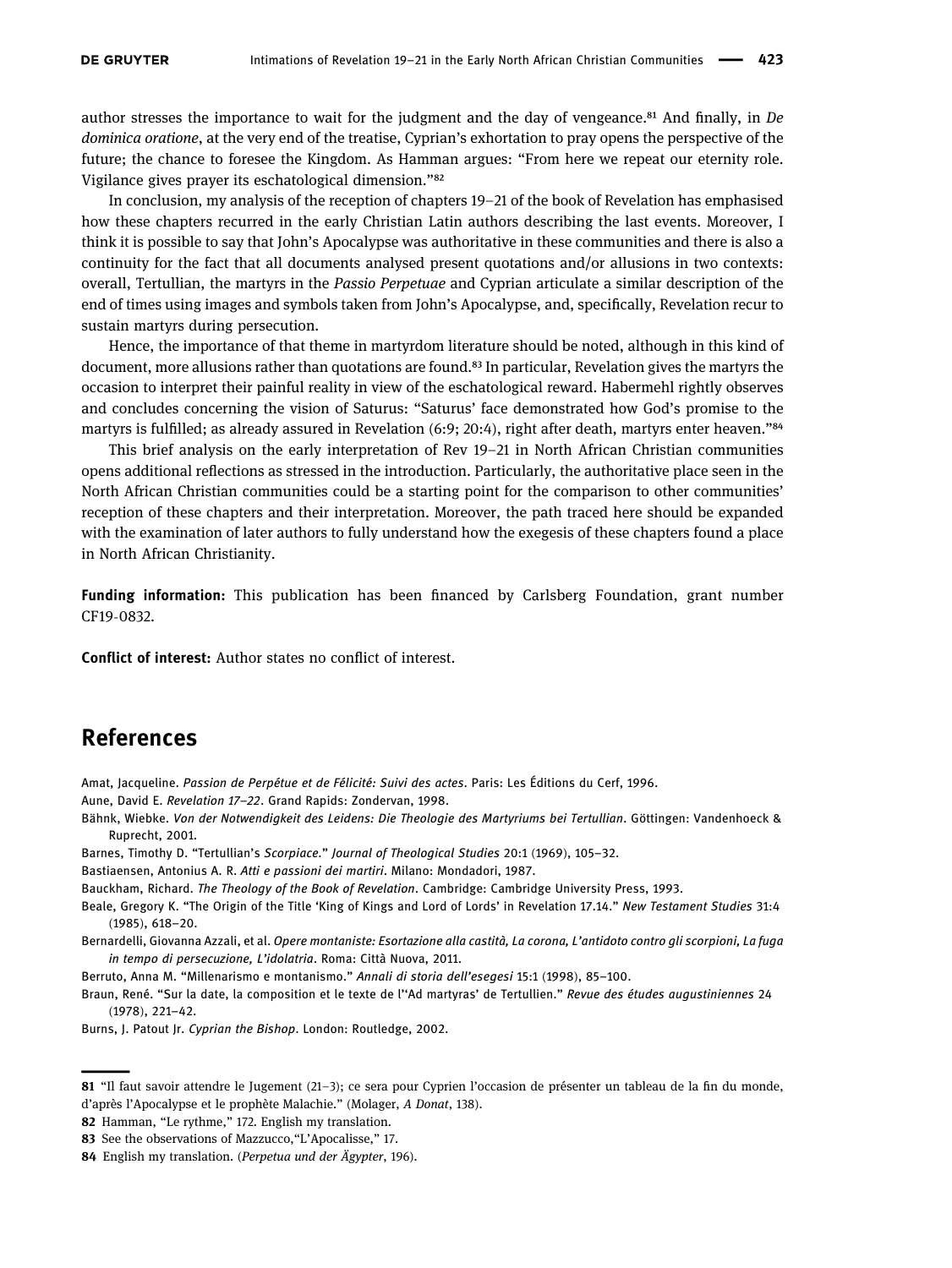- <span id="page-11-16"></span>Butler, Rex D. The New Prophecy & "New Visions:" Evidence of Montanism in The Passion of Perpetua and Felicitas. Washington: Catholic University of America Press, 2006.
- <span id="page-11-20"></span>Cacitti, Remo. "Vae tibi saeculum. Il contrasto tra Regno e cosmo nelle visioni dei martiri paleocristiani d'Africa." In Il dio mortale. Teologie politiche tra antico e contemporaneo, edited by Paolo Bettiolo and Giovanni Filoramo, 163–92. Brescia: Morcelliana, 2002.
- <span id="page-11-18"></span>Corsini, Eugenio. "Proposte per una lettura della Passio Perpetuae." In Forma Futuri: Studi in onore del cardinale Michele Pellegrino, 481–541. Torino: Bottega d'Erasmo, 1975.
- <span id="page-11-28"></span>Corsini, Eugenio. Apocalisse prima e dopo. Torino: Società Editrice Internazionale, 1980.
- <span id="page-11-5"></span>Daniélou, Jean. Les origines du christianisme latin. Paris: Les Éditions du Cerf, 1978.
- <span id="page-11-7"></span>Daley, Brian E. The Hope of the Early Church: A Handbook of Patristic Eschatology. Cambridge: Cambridge University Press, 1993.
- <span id="page-11-8"></span>Dattrino, Lorenzo. "Tertulliano e il millenarismo." Rivista di archeologia cristiana 85 (2009), 293–312.
- <span id="page-11-9"></span>Delrio, Antonio. "Il millenarismo di Tertulliano." Augustinianum 43:2 (2003), 365–96.
- <span id="page-11-23"></span>D'Incà, Alberto. "Hodie amici, cras inimici (Pass. Perp. 17,2). Profezia e martirio come condizioni per il capovolgimento tra tempo di Dio e tempo dell'uomo nella Passio Perpetuae et Felicitatis." In Tempo di Dio tempo dell'uomo. XLVI Incontro di Studiosi dell'Antichità Cristiana (Roma, 10–12 maggio 2018), 43–51. Roma: Institutum Patristicum Augustinianum, 2019. Fahey, Michael A. Cyprian and the Bible: A Study in Third-Century Exegesis. Tübingen: Mohr Siebeck, 1971.
- <span id="page-11-26"></span><span id="page-11-6"></span>Fernández, Aurelio. La Escatología en el siglo II. Burgos: Aldecoa, 1979.
- Fernández, Aurelio. "La escatologia en san Cipriano." Burgense 22:1 (1981), 93–167.
- <span id="page-11-22"></span>Ferrarini, Angelo. "Visioni, sangue e battesimo: La Passio Perpetuae." In Atti della Settimana Sangue e antropologia nella letteratura cristiana (Roma, 29 novembre-4 dicembre 1982), 1055–81. Roma: Ed. Pia Unione del Preziosissimo Sangue, 1983.
- <span id="page-11-4"></span>Frend, William H. C. Martyrdom and Persecution in the Early Church: A Study of Conflict from the Maccabees to Donatus. Oxford: Blackwell, 1965.
- <span id="page-11-25"></span>Gallicet, Ezio. "Cipriano e l'Apocalisse." CCICr 4 (1983), 69–83.
- <span id="page-11-12"></span>Gold, Barbara K. Perpetua. Athlete of God. Oxford: Oxford University Press, 2018.
- <span id="page-11-19"></span>González, Eliezer. "The Passion of Perpetua and Felicitas as an Adapted Apocalypse." Plura: revista de estudos de religiao 4:1 (2013), 34–61.
- <span id="page-11-14"></span>González, Eliezer. The Fate of the Dead in Early Third Century North African Christianity: The Passion of Perpetua and Felicitatis and Tertullian. Tübingen: Mohr Siebeck, 2014.
- <span id="page-11-27"></span>Gryson, Roger. Apocalypsis Johannis. Freiburg: Herder, 2000–2003.
- <span id="page-11-21"></span>Habermehl, Peter. Perpetua und der Ägypter oder Bilder des Bösen im frühen afrikanischen Christentum: Ein Versuch zur Passio sanctarum Perpetuae et Felicitatis. Berlin: De Gruyter, 2004.
- <span id="page-11-30"></span>Hamman, Adalbert-G. "Le rythme de la prière chrétienne ancienne." In Études Patristiques: Méthodologie-Liturgie-Histoire-Théologie, 159–79. Paris: Beauchesne, 1991.
- <span id="page-11-2"></span>Houghton, H. A. G. The Latin New Testament: A Guide to its Early History, Texts, and Manuscripts. Oxford: Oxford Scholarship Online, 2016.
- <span id="page-11-13"></span>Heffernan, Thomas J. The Passion of Perpetua and Felicity. Oxford: Oxford University Press, 2012.
- Hill, Charles E. "The Interpretation of the Book of Revelation in Early Christianity." In The Oxford Handbook of the Book of Revelation, edited by Craig R. Koester, 730–61. New York: Oxford University Press, 2020.
- <span id="page-11-17"></span>Hunink, Vincent. "Did Perpetua Write her Prison Account?" Listy filologické 133:1/2 (2010), 147–55.
- <span id="page-11-3"></span>Karpp, Heinrich. "Die Zahl Der Scilitanischen Märtyrer." Vigiliae Christianae 15:1 (1961), 165–72.
- <span id="page-11-15"></span>Kitzler, Petr. From 'Passio Perpetuae' to 'Acta Perpetuae': Recontextualizing a Martyr Story in the Literature of the Early Church. Berlin and Boston: De Gruyter, 2015.
- <span id="page-11-1"></span>Koester, Craig R. Revelation. A New Translation with Introduction and Commentary. New Haven and London: Yale University Press, 2014.
- Kovacs, Judith L., and Christopher, Rowland. Revelation: The Apocalypse of Jesus Christ. Malden: Blackwell, 2004.
- <span id="page-11-0"></span>Kruger, Michael J. "The Reception of the Book of Revelation in the Early Church." In Book of Seven Seals: The Peculiarity of Revelation, Its Manuscripts, Attestation, and Transmission, edited by Thomas J. Kraus and Michael Sommer, 159–74. Tübingen: Mohr Siebeck, 2016.
- <span id="page-11-29"></span>Laato, Anni Maria. Jews and Christians in De duobus montibus Sina et Sion. An Approach to Early Latin Adversus Iudaeos Literature. Åbo: Åbi Akademis Förlag-Åbo Akademi University Press, 1998.
- <span id="page-11-11"></span>Laato, Anni Maria. "The New Jerusalem in Tertullian." In Understanding the Spiritual Meaning of Jerusalem in Three Abrahamic Religions, edited by Antti Laato, 125–34. Leiden: Brill, 2019.
- <span id="page-11-10"></span>Leal, Jéronimo. La Antropología de Tertuliano: Estudio de los Tratados polémicos de los Años 207–212 d.C. Roma: Institutum Patristicum Augustinianum, 2001.
- Liddell, Henry G., and Robert, Scott. A Greek-English Lexicon. Oxford: Clarendon Press, 1996.
- <span id="page-11-24"></span>Lomanto, Valeria. "Rapporti fra la 'Passio Perpetuae' e 'Passiones' africane." In Forma Futuri: Studi in onore del cardinale Michele Pellegrino, 566–86. Torino: Bottega d'Erasmo, 1975.